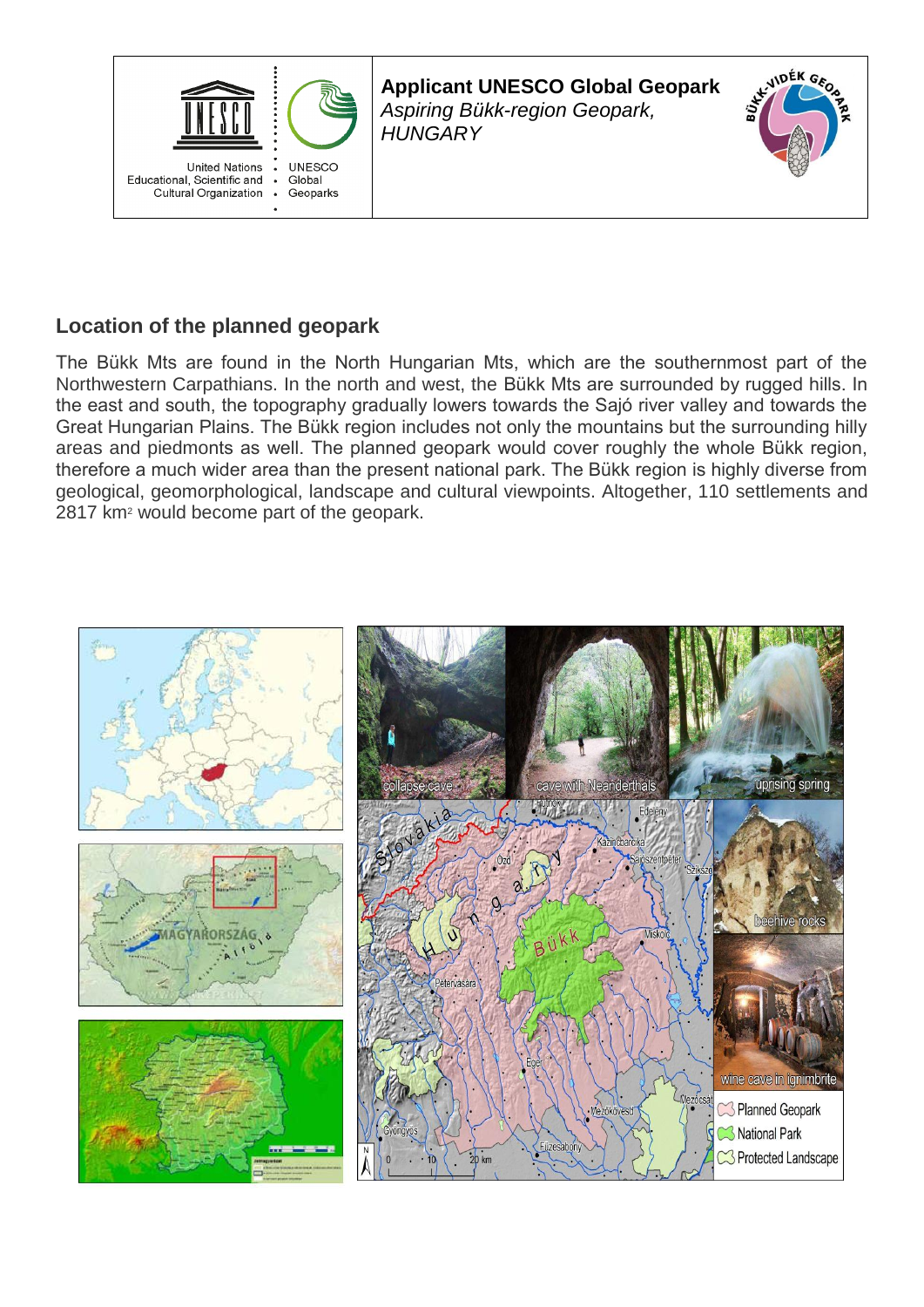### **Geographical and geological summary**

## **CREATION OF A NEW GEOPARK IN THE BÜKK REGION (HUNGARY) – A BOTTOM-UP INITIATIVE**

#### **Introduction**

Due to the increasing awareness about geoparks, some mayors in the Bükk region initiated the creation of the third geopark of Hungary, hence it is a nice example of bottom-up initiatives. At present, Hungary has two UNESCO Global Geoparks, the Novohrad-Nógrad Geopark, which was the first international geopark, and the Bakony-Balaton Geopark. While the first is managed by an independent non-profit organization, the second works hand in hand with the Balaton Uplands National Park. The Bükk Mts are basically a national park, but there are many valuable geosites in the wider Bükk region, which are outside the territory of the national park. The Bükk region has high geodiversity, thus it is a sample area of Hungarian geodiversity research. The rich geological heritage and the bottom-up iniative provide a perfect base for the creation of a new geopark.

#### **History of the initiative**

On 20<sup>th</sup>, June, 2017, after some preliminaty negotiations, there was a meeting in Felsőtárkány, for the mayors of settlements in the Bükk region to officially initiate the foundation of the Bükk Region Geopark. Mayors of 110 settlements signed a declaration, and they asked the Bükk National Park (BNP) Directorate to elaborate the scientific documents, coordinate the process and carry on the operative tasks. At present, the elaboration of these documents, delineation of the areal extent, designation of geosites (356 are in the list), and the outlining of management structure is in progress. According to the plans, the scientific leadership will be the task of the Bükk National Park similarly to the Bakony-Balaton Geopark.

### **Characters of the planned geopark**

The high (geo)diversity of the Bükk region is briefly presented here according to its four main characters.